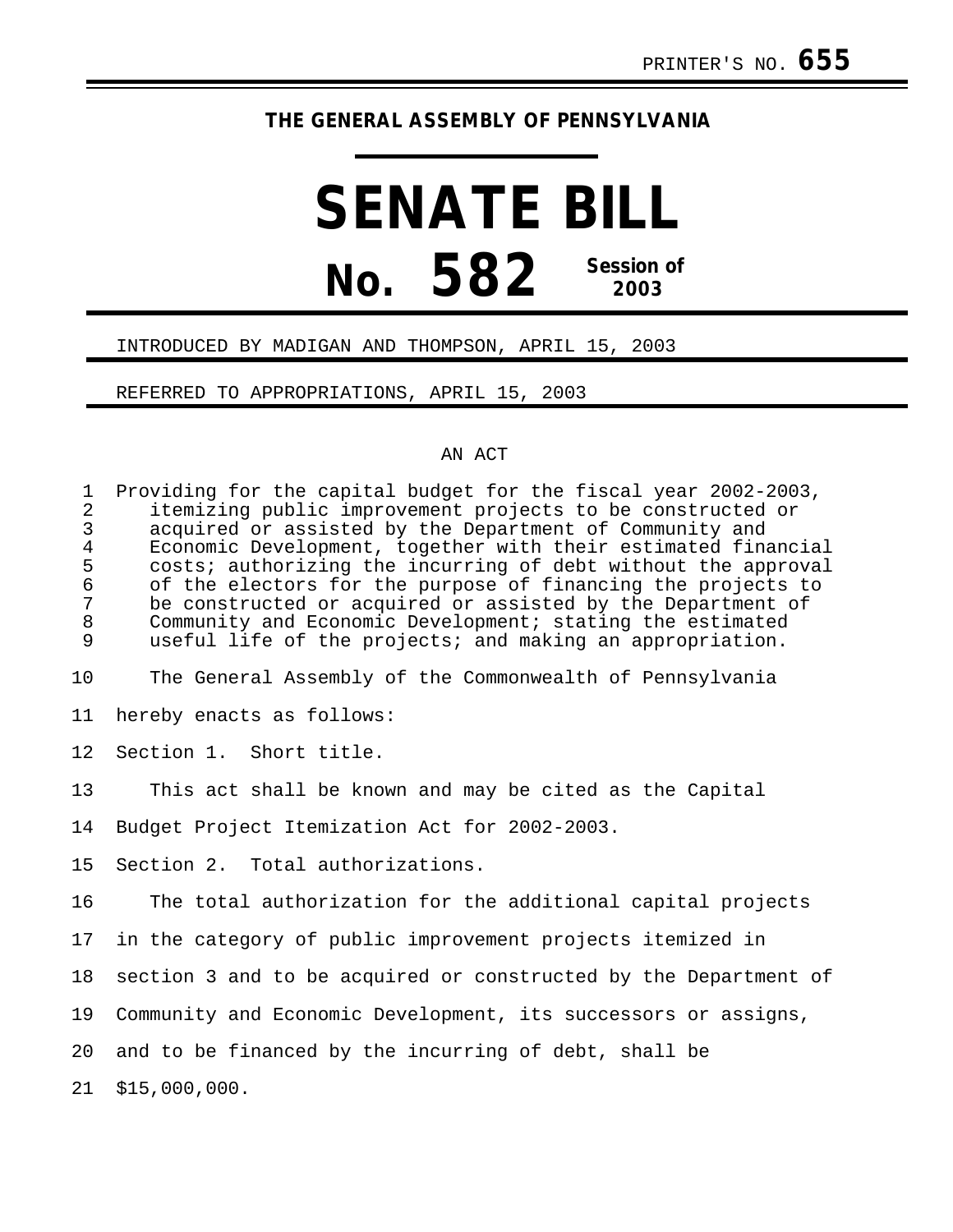1 Section 3. Itemization of redevelopment assistance projects. 2 Additional capital projects in the category of redevelopment 3 assistance projects for capital grants by the Department of 4 Community and Economic Development, its successors or assigns, 5 authorized under the provisions of the act of May 20, 1949 6 (P.L.1633, No.493), known as the Housing and Redevelopment 7 Assistance Law, and redevelopment assistance capital projects 8 and to be financed by the incurring of debt, are hereby 9 itemized, together with their respective estimated financial 10 costs, as follows: 11 Total Total Property in the set of the set of the set of the set of the set of the set of the set of the set of the set of the set of the set of the set of the set of the set of the set of the set of the set of the set 12 Project 13 **Project Profession Profession Allocation** 14 (1) Department of Community and Economic 15 Development 16 (i) Bradford County-North Towanda Township 17 (A) DuPont Company's Imaging Technologies, 18 for construction and improvements of 19 **existing facility.** The state of the set of  $\frac{15,000,000}{2}$ 20 Section 4. Debt authorization. 21 Subject to the limitation in section 317(b) of the act of 22 February 9, 1999 (P.L.1, No.1), known as the Capital Facilities 23 Debt Enabling Act, the Governor, Auditor General and State 24 Treasurer are hereby authorized and directed to borrow from time 25 to time in addition to any authorization heretofore or hereafter 26 enacted, on the credit of the Commonwealth, subject to the 27 limitations provided in the current capital budget, money not 28 exceeding in the aggregate the sum of \$15,000,000 as may be 29 found necessary to carry out the redevelopment assistance and 30 the redevelopment assistance capital projects specifically 20030S0582B0655 - 2 -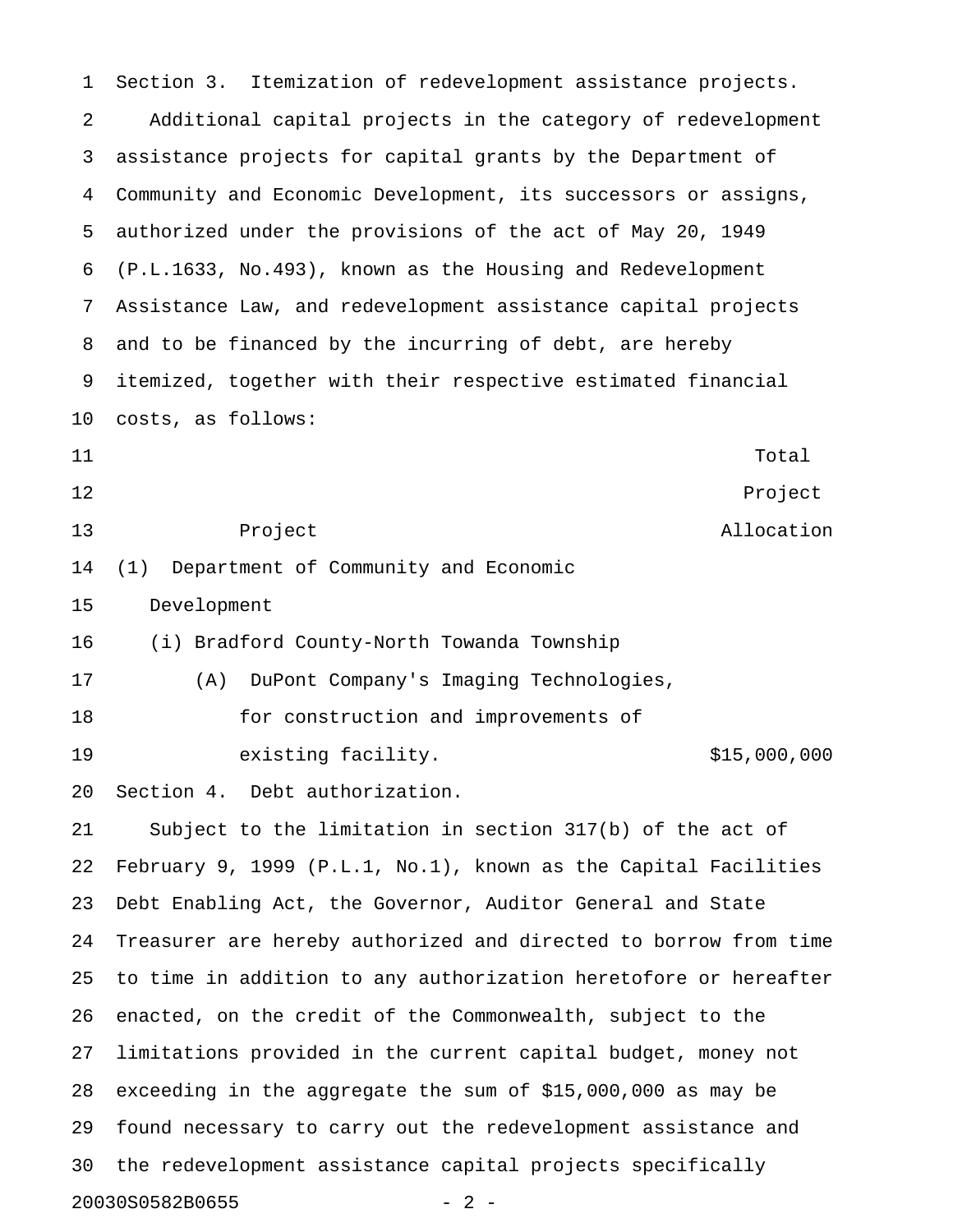1 itemized in a capital budget.

2 Section 5. Issue of bonds.

3 The indebtedness authorized in this act shall be incurred, 4 from time to time, and shall be evidenced by one or more series 5 of general obligation bonds of the Commonwealth in such 6 aggregate principal amount for each series as the Governor, the 7 Auditor General and the State Treasurer shall determine, but the 8 latest stated maturity date shall not exceed the estimated 9 useful life of the projects being financed as stated in section 10 6.

11 Section 6. Estimated useful life and term of debt.

12 (a) Estimated useful life.--The General Assembly states that 13 the estimated useful life of the public improvement projects 14 itemized in this act is as follows:

15 (1) Public improvement projects, 30 years.

16 (2) Furniture and equipment projects, 10 years.

17 (3) Transportation assistance projects:

18 (i) Rolling stock, 15 years.

19 (ii) Passenger buses, 12 years.

20 (iii) Furniture and equipment, 10 years.

21 (iv) All others, 30 years.

22 (b) Term of debt.--The maximum term of the debt authorized 23 to be incurred under this act is 30 years.

24 Section 7. Appropriations.

25 The net proceeds of the sale of the obligations authorized in 26 this act are hereby appropriated from the Capital Facilities 27 Fund to the Department of Community and Economic Development in 28 the maximum amount of \$15,000,000 to be used by it exclusively 29 to defray the financial cost of the redevelopment assistance and 30 redevelopment assistance capital projects specifically itemized 20030S0582B0655 - 3 -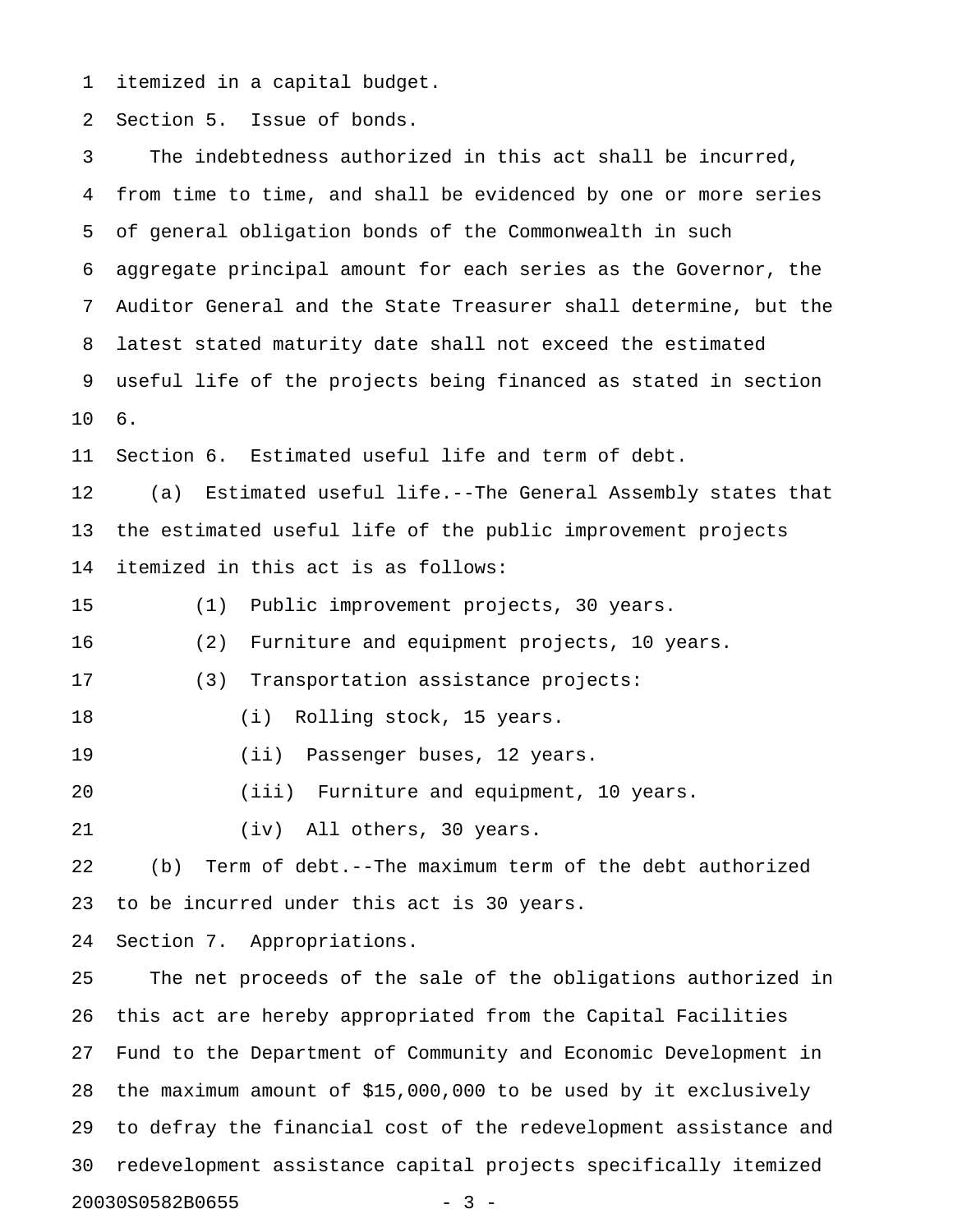1 in a capital budget. After reserving or paying the expenses of 2 the sale of the obligation, the State Treasurer shall pay to the 3 Department of Community and Economic Development the moneys as 4 required and certified by it to be legally due and payable. 5 Section 8. Federal funds.

6 In addition to those funds appropriated in section 7, all 7 moneys received from the Federal Government for the projects 8 specifically itemized in this act are also hereby appropriated 9 for those projects.

10 Section 9. Expiration of authorization and appropriation. 11 The authorization and appropriation for the additional 12 capital projects itemized in section 3 for which grant 13 agreements have not been executed within four years of the 14 effective date of this act shall expire upon such date and shall 15 be considered repealed. The Secretary of the Budget may extend 16 an expired project for up to one year upon written notification 17 of the majority chairman and minority chairman of the 18 Appropriations Committee of the Senate and the majority chairman 19 and minority chairman of the Appropriations Committee of the 20 House of Representatives. Upon expiration of the extension 21 period, an extended project may not be subsequently extended. 22 Section 10. Editorial changes.

23 In editing and preparing this act for printing following the 24 final enactment, the Legislative Reference Bureau shall insert 25 or revise letters or numbers for projects where the letters or 26 numbers are missing or require revision. The bureau shall also 27 revise the total monetary amounts for the total authorization, 28 debt authorization, appropriations and departmental totals as 29 necessary to agree with the total monetary amounts of the 30 projects.

20030S0582B0655 - 4 -